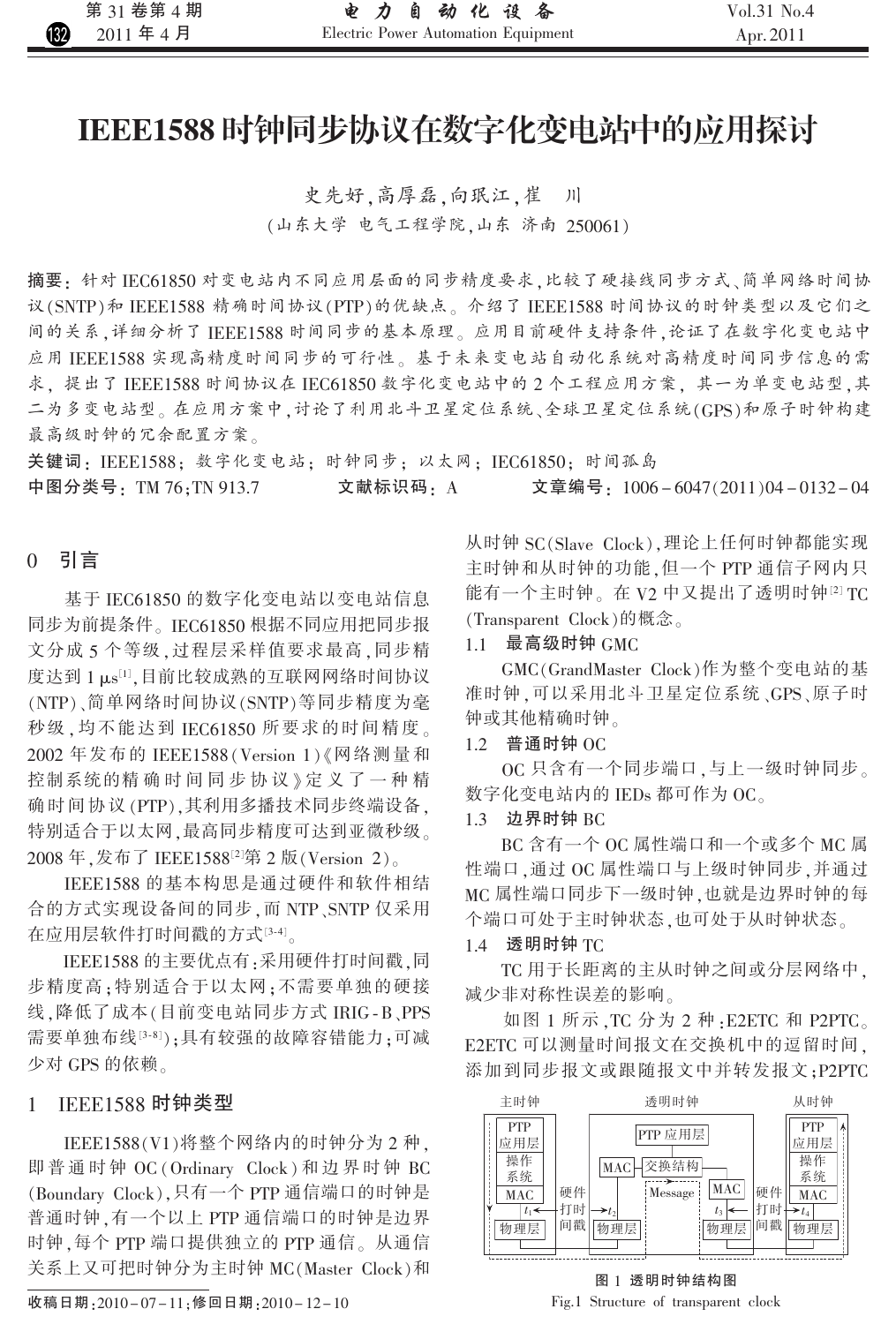不仅可以测量时间报文在交换机中的逗留时间,还 可以测量与上一级时钟之间的传输延迟,添加到同 步报文或跟随报文中并转发报文。

如图 1 所示, 同步报文在 t<sub>1</sub> 时刻发出, 经过交换 机,到达 SC 的时间为 $t_{40}$  对于 E2ETC 而言,其测得 同步报文在交换机中的逗留时间 te.f 记录在 Correction Field  $\overline{\mathsf{H}}$ .

 $t_{c,f} = t_3 - t_2$ 

而对于 P2PTC. $t_{cf}$  为

 $t_{c,f} = (t_2-t_1) + (t_3-t_2) + (t_4-t_3)$ 

OC 和 BC 不能测量报文在交换机中的逗留时 间. 所以说 TC 能减小分层网络的对时误差。

#### 同步原理  $\overline{2}$

IEEE1588 协议的同步过程分为 2 步:

a. 确定网络中的主时钟:

b. 通过计算主/从时钟的偏差和网络传输延迟 修正从时钟。

最佳主时钟算法 BMC 算法(Best Master Clock Algorithm)根据各个 PTP 端口提供的质量信息, 通过 比较确定哪一个时钟成为主时钟。主时钟周期性的 组播包含时间戳的信息,需要同步的从时钟向主时 钟发送消息,从时钟根据收到的时间信息和自身发 送消息的时间,计算出与主时钟的偏差和网络传输 延迟时间[9-12],同步原理如图 2 所示(图中,时间均为 时钟的本地时间)。



Fig.2 PTP timing diagram

首先,主时钟发送同步报文 Sync,从时钟记录 Sync 到达时间 t2,由于同步报文中包含的是预计的发 出时间而不是真实的发出时间,紧接着发送跟随报 文 Follow Up 通知从时钟 Sync 报文发送的准确时间  $t_1$ ;从时钟收到之后,接着在 $t_3$ 时刻向主时钟发出 Delay Req, 主时钟记录收到报文时刻  $t_4$ , 接着回复 Delay\_Resp 把 $t_4$  告知从时钟。从时钟根据 4 个时间信 息计算出从时钟与主时钟间的时间偏差和传输延迟。

假设主/从时钟间的报文往返传输延迟是对称 的,则主/从时钟之间的传输延迟(Delay) $t_{\text{delay}}$ 为

$$
t_{\text{delay}} = \frac{(t_2 - t_1) + (t_4 - t_3)}{2} \tag{1}
$$

进而可以计算出从时钟与主时钟之间的时间偏 移(Offset)t<sub>offset</sub> 为

$$
t_{\text{offset}} = t_2 - t_1 - t_{\text{delay}} \tag{2}
$$

$$
\#\vec{\mathbf{x}}(1)\#\lambda \vec{\mathbf{x}}(2)\ddot{\mathbf{\theta}};
$$

$$
t_{\text{offset}} = \frac{(t_2 - t_1) + (t_3 - t_4)}{2} \tag{3}
$$

从时钟根据计算出来的时间偏移修改本地时 间,达到与主时钟同步。由于主/从时钟的漂移是相 对独立的,因此同步的过程必须周期性地进行。

### 3 硬件支持

因为 IEEE1588 同步协议要求同步设备具备以 太网媒体接入控制(MAC)层打时间戳的硬件支持, 这在一段时间内限制了 IEEE1588 协议的应用[13]。近 年来,硬件的研制取得了突破性进展,可以支持 IEEE 1588 同步协议的硬件主要有以下 3 种。

a. 2005 年可编程逻辑供应商 Altera 与德国设 计及 IP 供应商 MorethanIP 合作, 推出业内首款三速 MAC 的 IP 内核, 支持面向精确时钟同步化的 IEEE 1588 标准,可应用在 Altera 公司的 Stratix Ⅱ 或 Cyclone Ⅱ系列 FPGA 器件上,精确度达到亚微秒级。

b. 2007年10月11日美国国家半导体公司推 出业内首款具备 IEEE1588 PTP 硬件支持功能的以 太网收发器 DP83640,时钟精确性能表现非凡,可用 微控制器、FPGA 或 ASIC 进行控制,并实现高达 8 ns 的精确度。该芯片内配置高精度 IEEE1588 时钟,并 设有由硬件执行的时间标记功能,可在物理层为接 收及发送的信息包印上时间标记[13]。

c. 2009年. 罗杰康推出的加强型 RSG2288 交换 机、RS416 服务器、RX100 路由器拥有 IEEE1588 V2 协议, 还可以进行以太网 IEEE1588 协议与 IRIG-B 的转换,具备硬件打时间戳功能,同步时间精度达  $100$  ns.

上述硬件均能满足 IEC61850 要求的 1 µs 时间 精度。硬件的快速发展使数字化变电站实现 IEEE 1588 精确时间同步协议成为可能。

#### IEEE1588 在数字化变电站中的应用方案  $\overline{4}$

### 4.1 单一变电站应用方案

4.1.1 同步精度要求

IEC61850 将数字化变电站从逻辑结构和物理 结构上分为站控层、间隔层、过程层,信息交互实现 网络化。IEC61850-5-13 将数字化变电站时间同步 报文精度根据不同需求分为 T1~T5 5 个等级,用于测 量的过程层采样值对时间同步精度的要求最高,为 ±1 µs, 站控层同步精度要求相对较低, 为 ±1 ms[1]。 4.1.2 配置方案

数字化变电站的类型较多,网络拓扑结构及保护 测控设备的配置也不尽相同。以太网的基本结构主 要有总线型、星形、环形3种,本文选取星形结构作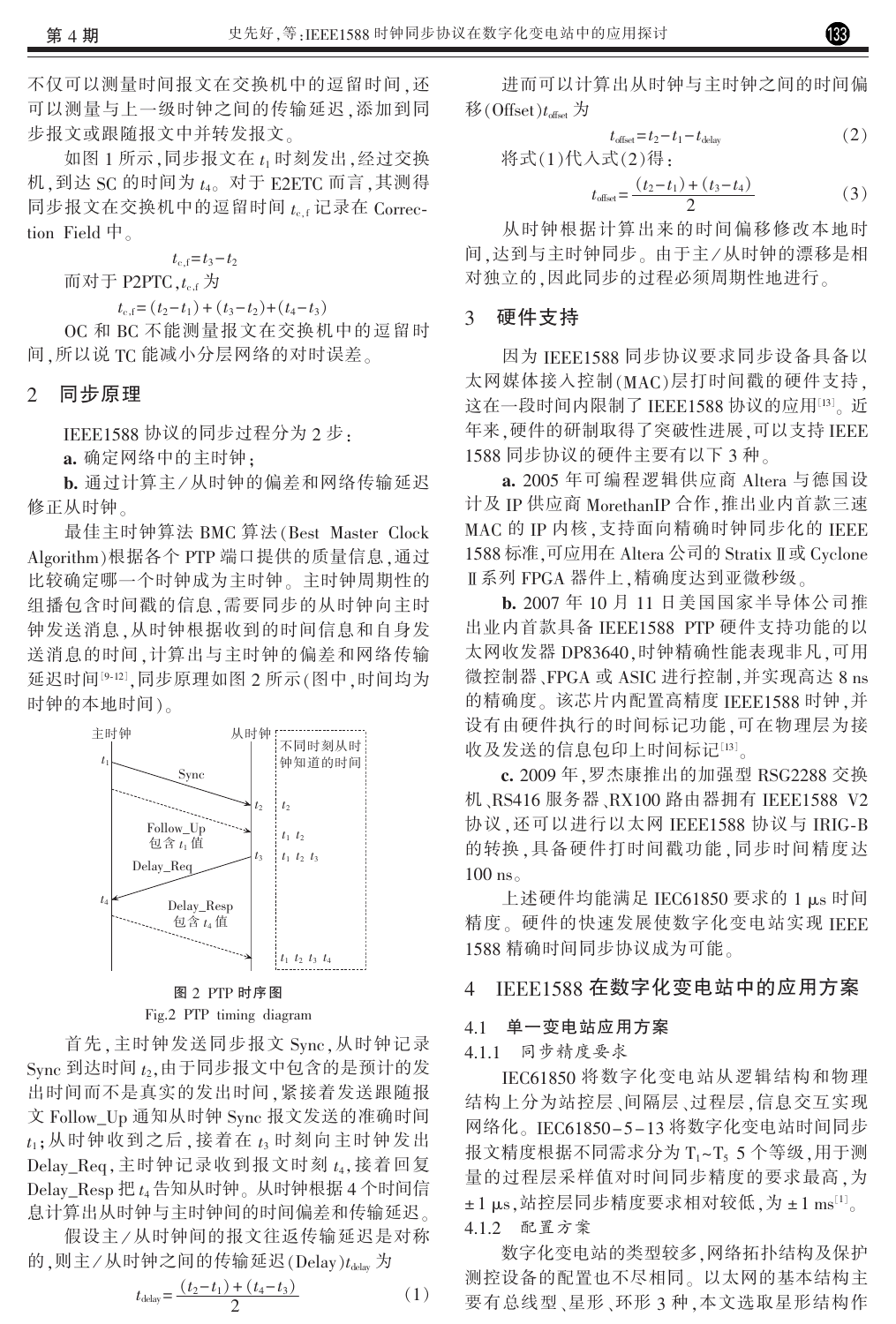为研究对象进行 IEEE1588 时钟的配置。

考虑到时间同步的重要性,本方案全站均采用 IEEE1588 高精度报文同步,如图 3 所示。



图 3 IEEE1588 单站应用网络结构 Fig.3 Application scheme of IEEE1588 for single substation

最高级时钟 GMC 可采用 GPS、北斗或原子时钟。 本方案对全站最高级时钟 GMC 进行了冗余配 置.可采用北斗卫星同步时钟和 GPS 同步时钟或北 斗卫星同步时钟和原子时钟2种方案。由于卫星同 步容易受战争、恶劣天气、电磁干扰等的影响,从长 远考虑,优先采用卫星时钟与地面时钟互备的方式, 即北斗卫星同步时钟和原子时钟作为最高级时钟冗 余配置方案.把它们分别接到一个边界时钟上.然后 将2个边界时钟相连,可以保证在丢失一个主时钟 的情况下,与之相连的边界时钟可以作为另一个边 界时钟的从时钟,这样仍能精确地同步时间。然后将 与最高级时钟相连的2个边界时钟分别接到站控层 网络和过程层网络的交换机上(比如采用罗杰康的 加强型 RSG2288 交换机),其他设备在内部可扩充 一片美国国家半导体公司的以太网收发器 DP83640 或 ALTERA 公司的 FPGA 芯片。由于交换机交换的 信息量大,存在信息排队现象,进而引入了时延抖动问 题.为了解决这个问题.在交换机1和交换机2上使 用的是透明时钟,减小了时延抖动,提高了同步精度。

#### 4.2 多变电站(区域)应用方案

4.2.1 区域时钟同步的必要性以及可行性

目前各个变电站主要是实行变电站内独立对时 同步[14], 各个变电站单独装设 GPS 接收器或其他精 确时钟源,各变电站间同步精度不高。对于像线路纵 差保护这样需要两端电气量进行故障判断的保护, 要求两端电气量必须高精度同步且带有统一时标: 但各变电站独立同步,时标信息不统一,而且当一端 同步时钟丢失时,会造成两端电气量同步误差增大, 导致保护不正确动作。

保护测控技术的不断发展,使得变电站间统一 校时的重要性越来越高,虽然 IEEE1588 主要应用于 相对本地化、网络化的系统,但是随着变电站通信网 络的不断建设、完善,待条件成熟之后可以在一定区 域内应用。

4.2.2 基本方案

本方案在一个区域内只设一个对时主站来同步 其他变电站,对时主站的最高级时钟进行冗余配置, 并且在相邻变电站之间接入 P2P 透明时钟, 对时间 报文接收、再生并转发,起到中继器的作用,减少非 对称性影响,如图 4 所示。



但是此方案需要长距离通信网的支持,并且级 联变电站较多时,对时精度能否满足要求,需要实践 验证。

IEEE1588 PTP 有较强的故障容错能力,允许 "时间孤岛"的存在。比如相邻变电站1失去了与对 时主站的时间报文交换,相邻变电站1内的 IEEE 1588 时钟会根据最佳主时钟算法进行比较,产生一 个新的子站主时钟同步站内其他时钟,可以短时间 内保证与对时主站的同步精度满足要求,如果长时 间收不到同步报文, 就容易和 UTC 发生偏移, 但是 变电站 1 内的所有设备会一直保持高精度时间同 步.只是这时的站内时间与标准时间不一致[15]。

#### 结论  $\overline{5}$

精确的时间同步是变电站正常运行的关键,而 IEEE1588 PTP 可以提供高精度的变电站统一时间 信息,简化了目前变电站同步方式的复杂性,提高了 可靠性,具有很好的应用前景,是未来智能化变电站 时钟同步的主导方式。本文对 IEEE1588 精确时间同 步原理进行了分析, 对其在基于 IEC61850 的数字化 变电站时间同步中的应用进行了方案探讨和分析。

#### 参考文献.

- [1] International Electrotechnical Commission. IEC61850 Communication networks and systems in substations, part 5; communication requirements for functions and device models [S]. [S.l.]:IEC, 2003.
- [2] IEEE Instrumentation and Measurement Society. IEEE1588™ v2.2 standard for a precision clock synchronization protocol for networked measurement and control systems [S]. New York, USA: **IEEE.2008.**
- [3] 于鹏飞, 喻强, 邓辉, 等. IEEE1588 精确时间同步协议的应用方 案[J]. 电力系统自动化, 2009, 33(13): 99-103. YU Pengfei, YU Qiang, DENG Hui, et al. The research of preci-